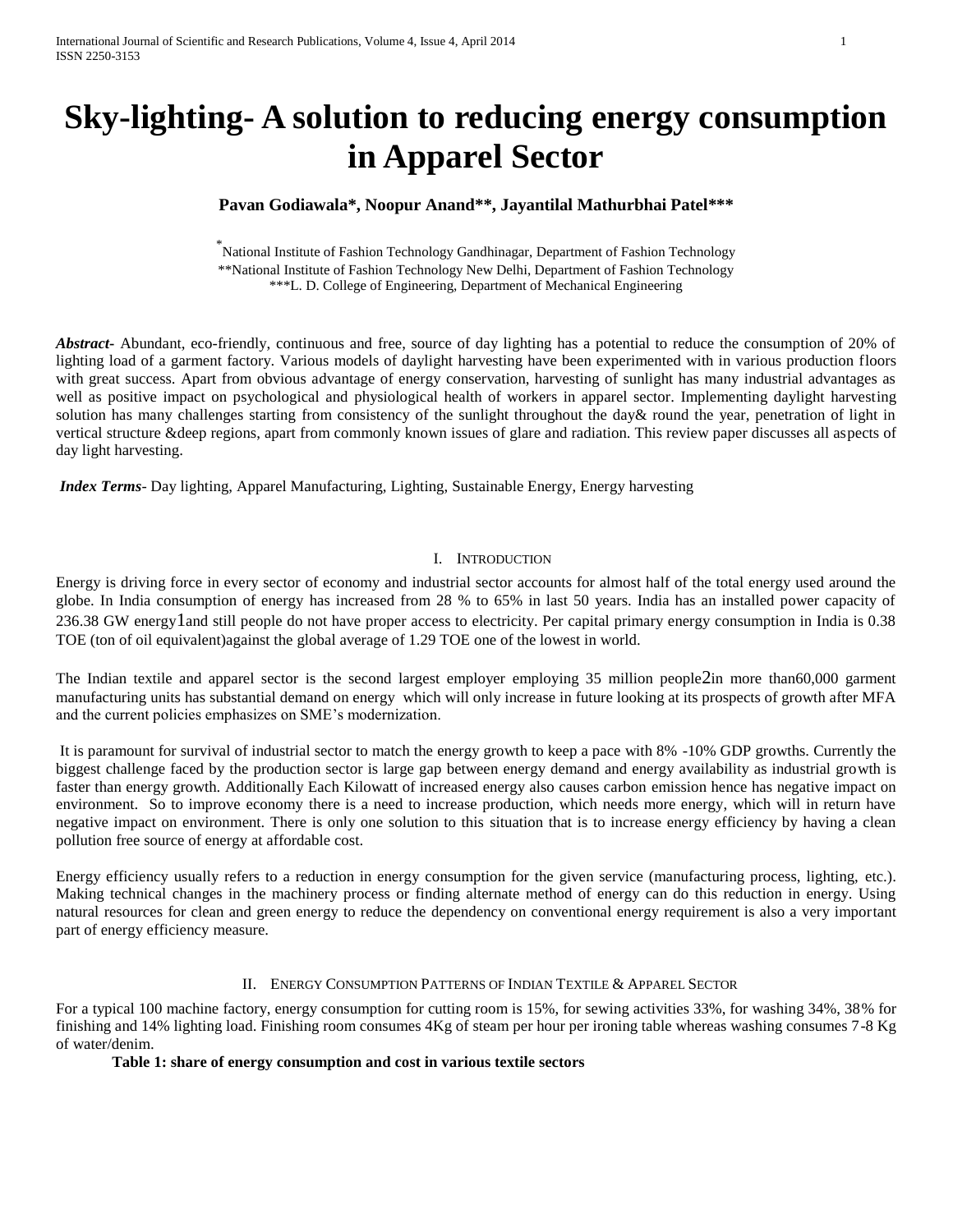| Electrical Energy(KWh/Kg) | Fuel $(HO)$ , $L/kg$     | Total Energy Cost \$/Kg |
|---------------------------|--------------------------|-------------------------|
| $3.60 - 3.80$             | $\overline{\phantom{0}}$ | $0.19 - 0.20$           |
| $0.30 - 0.40$             | $\overline{\phantom{a}}$ | 0.02                    |
| $2.0 - 2.20$              | $0.02 - 0.03$            | $0.12 - 0.13$           |
| $1.60 - 1.70$             | $0.6 - 1.00$             | $0.30 - 0.45$           |
| $0.80 - 1.0$              | $0.1 - 0.2$              | $0.07 - 0.12$           |
|                           |                          |                         |

Source: Energy saving strategies in textile industry – The case study of Mauritius

## **Table 2: The equipment wise energy consumption of the apparel industry**

| Equipment              |    | -- 8.<br>Energy Consumption (%) |                |                |                |                |      |
|------------------------|----|---------------------------------|----------------|----------------|----------------|----------------|------|
|                        | F1 | F <sub>2</sub>                  | F <sub>3</sub> | F <sub>4</sub> | F <sub>5</sub> | F <sub>6</sub> | Avg. |
| Air conditioning       | 51 | 44                              | 45             | 42             | 45             | 50             | 46   |
| Lighting               | 26 | 16                              | 22             | 17             | 25             | 16             | 20   |
| <b>Sewing Machines</b> | 12 | 13                              | 21             | 24             | 17             | 26             | 19   |
| Pumps / Fans/blowers   |    | h                               |                |                |                | 1.5            |      |
| Compressor             |    |                                 |                | -0             |                | 3.5            |      |
| Other Equipment        |    |                                 |                |                |                |                |      |

(Note: The data collected is from 6 different garment manufacturing units with a capacity of over 100 machines from Gujarat, depicted as 'F1 to F6')





Source: Comparative Study of Energy Assessment from Apparel Industries

The above study shows that after air conditioning, machines and lighting which are next biggest consumer of power and each account for around 1/5thof the total energy consumption. Much work has been done in improvisation and improvement of technology of sewing machines i.e. to reduce the power consumption of machines starting from replacing clutch motors by servo and to semi direct drive to direct drive motors. But development in the area of lighting is very limited.

There are many methods of harvesting skylight and bringing it in to the production floor to make energy consumption more efficient

## III. OPTIONS AVAILABLE FOR DAYLIGHT HARVESTING

Effective use of daylight into interior of building is buzzword and latest concept used by green building consultants, architectures and other associated experts. It has become a way to get associated with words like green building, sustainable energy conservation, carbon credit, recyclable 4R, ecological and many more words. Daylight harvesting system classify into two major categories – harvesting and transmitting daylight in its light form or converting and transmitting solar energy in electricity form. A very common example of converting solar power to electricity for transmission is Photo Voltaic Cells or Solar Cells which although are widely used,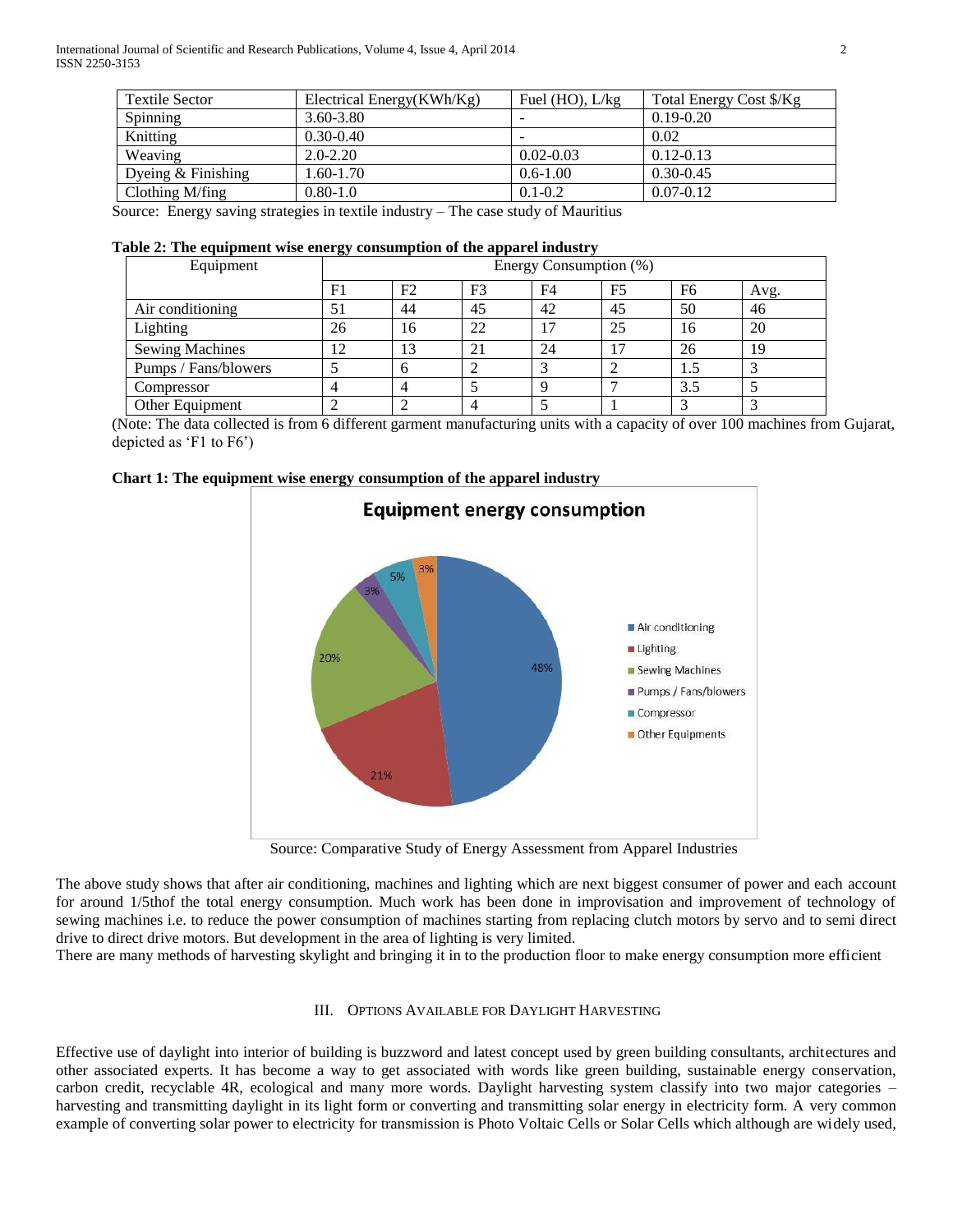have major financial implications and environmental liabilities. In this article author intends to explore the various existing solutions where daylight is collected and transmitted in its light form.

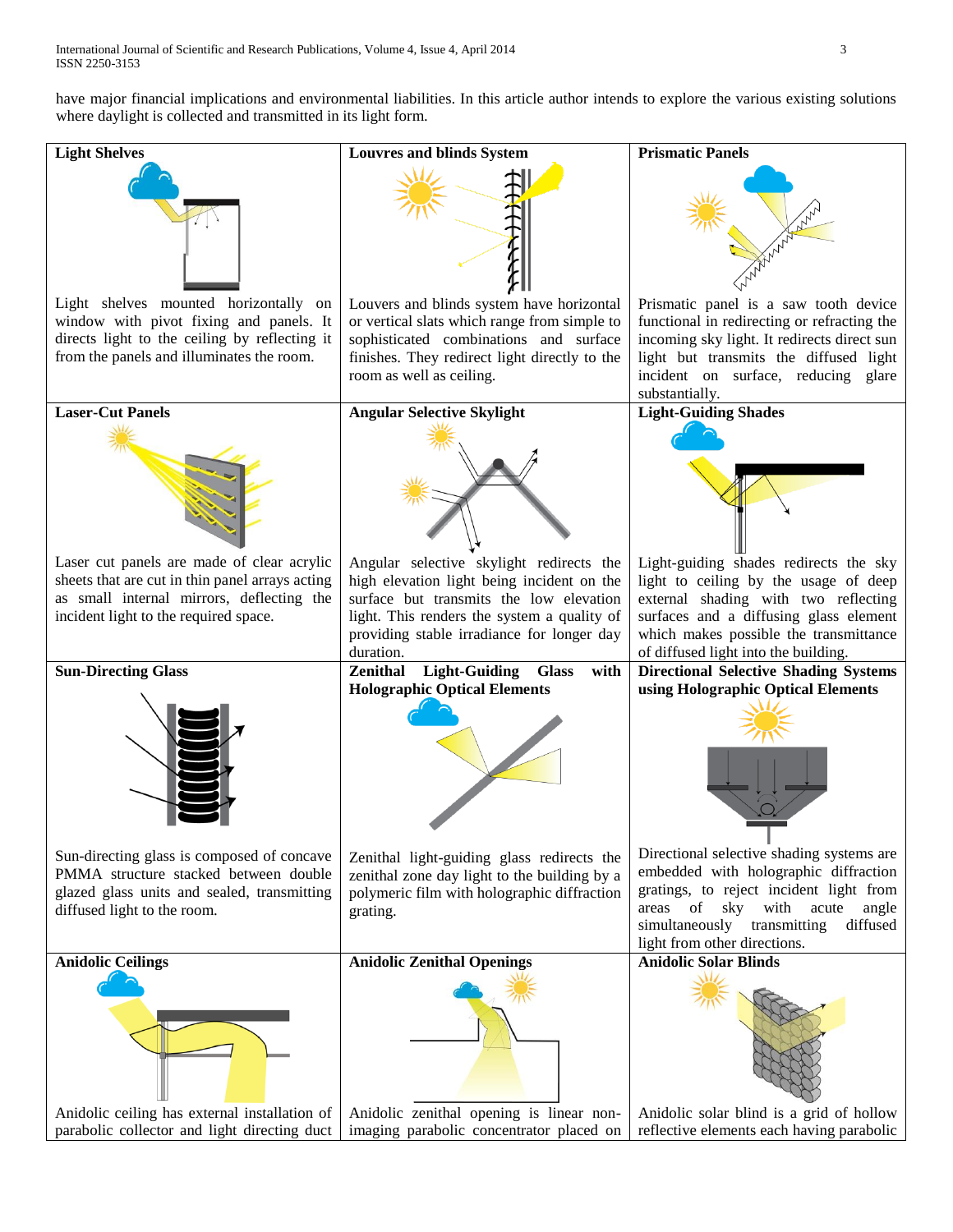| with reflective lining, transmitting daylight<br>to remote areas of room and dispersing by<br>parabolic reflector at exit aperture.                                                                  | roof, facilitates the collection of light from<br>a wide vault of sky between northern<br>horizons to equinox position of sun.                                                    | concentrators of three dimensional<br>shapes. It reflects direct light from high<br>altitude and transmits light collected<br>from low solar angle which is diffused in<br>nature. |
|------------------------------------------------------------------------------------------------------------------------------------------------------------------------------------------------------|-----------------------------------------------------------------------------------------------------------------------------------------------------------------------------------|------------------------------------------------------------------------------------------------------------------------------------------------------------------------------------|
| <b>Hollow Prismatic Pipes</b>                                                                                                                                                                        | <b>Solid Core Lighting Systems</b>                                                                                                                                                | <b>Light Pipes</b>                                                                                                                                                                 |
|                                                                                                                                                                                                      |                                                                                                                                                                                   |                                                                                                                                                                                    |
| Hollow prismatic pipes are made of prism<br>shaped mirrored light pipe. Incident<br>collimated light beams undergo refraction<br>and total internal reflection propagating to<br>the desired length. | Solid core lighting systems are flexible or<br>rigid rods transmitting focused beam of<br>light to remote locations by total internal<br>reflection with minor transmission loss. | Light pipes are tubular structures with<br>convex light collectors and reflective<br>internal surface, installed on roof to<br>transmit light to the room below.                   |

Various other models of daylight harvesting and transmission also exist commercially working on similar principle where light is collected and transmitted to a desired level and location. It works on the principle where fading luminosity of daylight is complimented by gradually illuminating artificial light during the day span. This system has luminosity sensors which maintain the lux level of the desired space by sensing the contributed illumination of daylight and in concurrence powering the artificial light adequately.

## IV. ADVANTAGES OF DAY LIGHT HARVESTING

### **Health advantage**

The spectrum of sunrays has certain direct and indirect effects; such effects are evidently mediated by photoreceptors in eyes and involve the brain and neuron-endocrine organs. Sunlight relates to all living beings by an inbuilt biological clock known as circadian rhythms, which is controlled by melatonin hormone produced during sleep at night. Deprivation of sunlight affects this cycle and thus leads to lack of sleep, low alertness, seasonal depression, immune loss or in extreme cases increase in malignant tumor growth. In garment factories long work hours deprive the workers of the sunlight. Various case studies of garment industry in Fiji and Bangladesh clearly reflect that the garment factory workers are facing problems of high level of fatigue, rhythmic work, obesity, depression<sup>3</sup>. This can be addressed by bringing the daylight to the factories.

Additionally sunlight is the only source that provides vitamin-D and prevents grave diseases like cancer, diabetes, weight loss and helps absorb calcium. The artificial lighting systems used around commonly are not a very safe haven, studies suggest that all incandescent and fluorescent lights emit EM waves which are carcinogenic to humans<sup>4</sup>, so considering artificial light to be a substitute to daylight can be harmful not only to the human body but also adversely affect environment on disposal as they are nonbiodegradable in nature<sup>5</sup>.

Thus psychologically and physiologically it is important to admit daylight into the buildings, as it provides a very pleasant and hygienic atmosphere.

#### **Industrial advantage -**

Color management is a very critical process in apparel manufacturing which is majorly governed by visual judgment of the onlooker. Color rendering index (CRI) of a light source is a value which defines the perception of color of an object is the given light, making CRI a measure for light quality. Apparel manufacturing units usually have white lights which has a CRI value of  $0.7 - 0.8$  whereas sunlight has a CRI value of 1 which makes it more favorable for the process and result in early identification of shade variation problems eliminating rejection at final inspection stage.

In sewing room also, adoption of sunlight helps in performing critical sewing process by increasing visual contrast between fabrics and thread providing better clarity specially in the cases where thread color and fabric color are matching and the seam has critical stiches like 1/8 or 1/16 edge stitch, ditch stitch etc. This will result in lower fatigue and improved comfort level thus better productivity and low rejections<sup>6</sup>.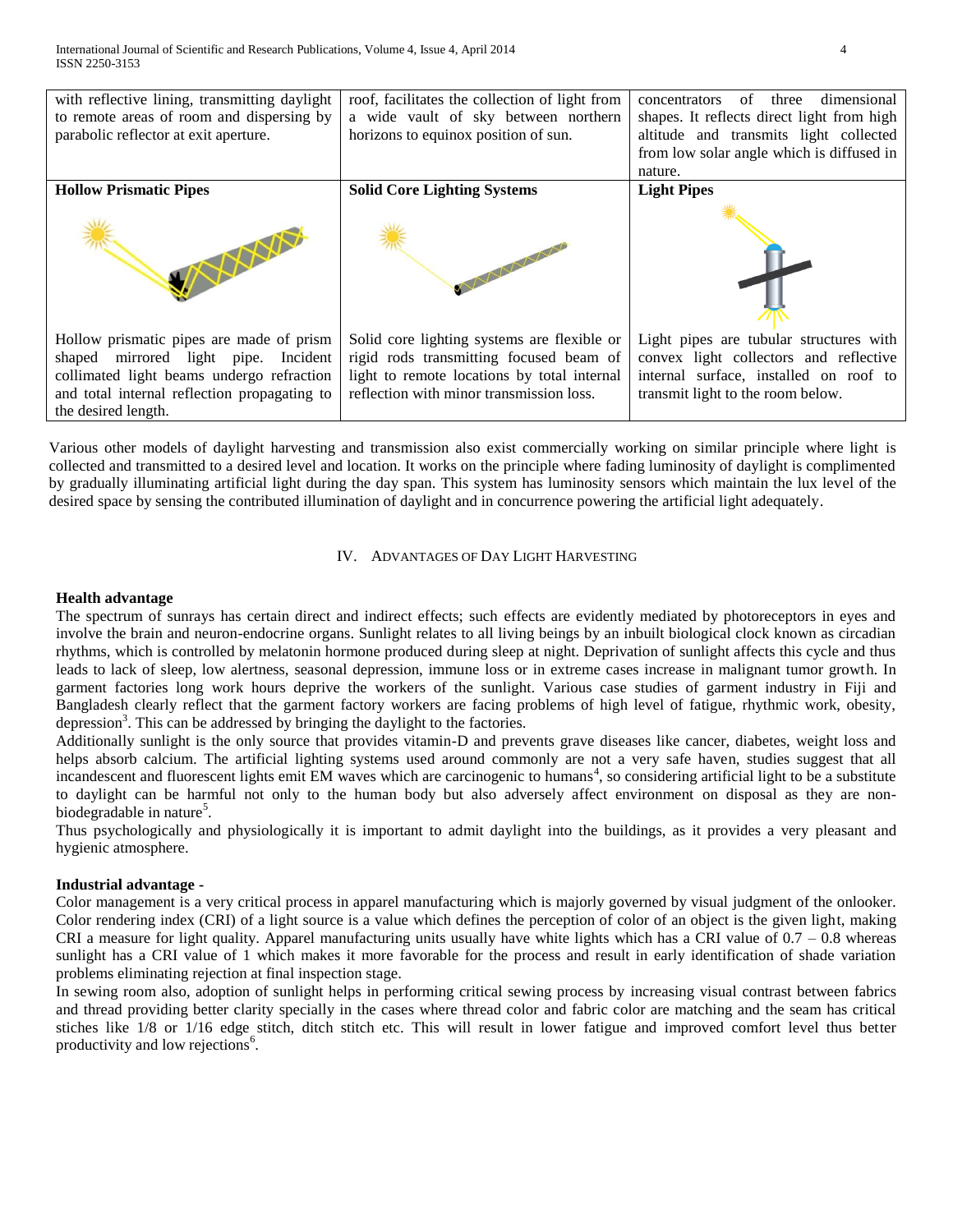Also, the natural light prevents fungal and bacterial growth on fabric in store department in long term storage. The advantages of daylight is improved working conditions and environment over and above the fundamental reduction of usage of artificial light and contributing towards low running cost.

## V. CASE STUDY

## **Case I – Brandix Factory**

In a case study of Bandix , sunlight was effectively utilize by channeling the light into the work space by using zenithal daylight harvesting system for general lighting by providing openings in ceiling zenithal points and positioning workstations near building facades having potential of harvesting longer duration of daylight and used additional LED light for task work at sewing points. This reduced the total electric energy requirement by  $10\%$ .<sup>7</sup>



Figure 1: Brandix Factory daylighting system<sup>8</sup>

(Source: Towards a sustainable industrial system, with recommendations for education, research, industry and policy)

## **Case II - German Bayer factory**

In the German Bayer factory, a case study presented by ECBCS about the Bayer Nrodic Headquarter Norway building which has a 'L' shaped building with an atrium following the long axis of both the wings, which has mostly single and double occupancy offices A bidirectional day light system was used in which the day light was not entering only through the both side façade windows placed near the ceiling but also through a glaze door opening to the atrium. Bayer used matt finished louver and blind system in the window façade partially covering the lower part and leaving upper part free, preventing glaze on computer screen and allowing unhindered vision from above. This has helped to reduce the lighting requirement considerably.<sup>9</sup>



Figure 2: Bayer Factory daylighting system<sup>10</sup> (Source: Daylight in building, Solar Heating and Cooling Programme International Energy Agency)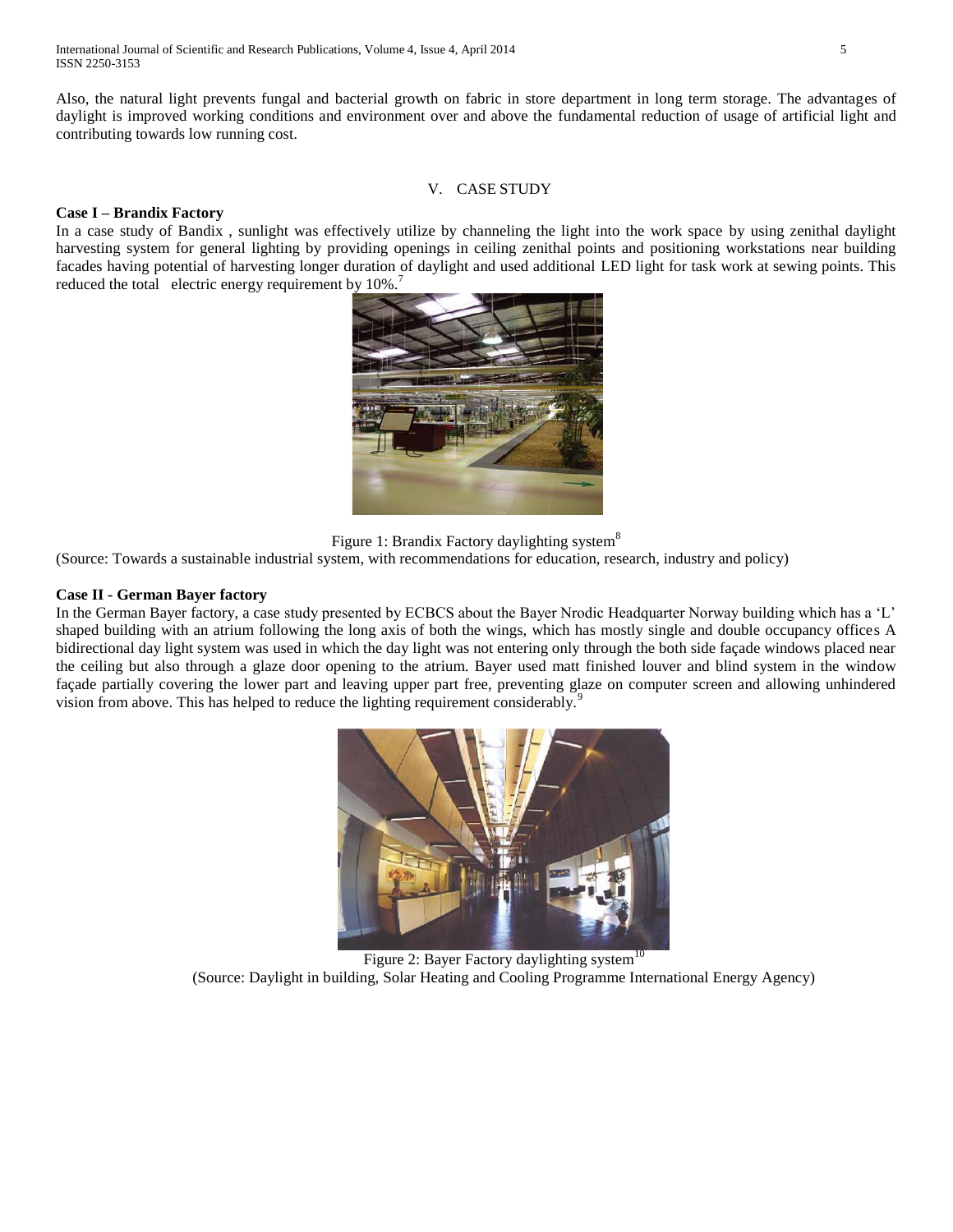California Energy Commission Public Interest Energy Research Program has designed a guideline for skylight with suspended ceiling for effective utilization of daylight and reduces the overall lighting requirement $^{11}$ .

#### **Case III - Helsingborg Hospital**

Department of Coronary Angiography at Helsingborg Hospital, Sweden brought sunlight into the room through Solar Cables, which could easily pass through complex building structure from the roof, which was far off. The lighting solution were installed on East and West façade so one set of system brought morning sunlight to control rooms and other one brought daylight in at evening time. In case where sun is not out they used artificial lightings.

There are ample cases where daylight has been used effectively to reduce the artificial light requirement.

#### VI. CHALLENGES OF DAY LIGHT HARVESTING SYSTEM

Daylight being dependent on Sun has a major issue of lack of consistency throughout the day and seasons. These problems will be persistent till the method of storage of daylight will be evolved. Day light fluctuation challenge has been partially answered by supplementing the system with sensors, which activate the artificial light to required level to balance the deficit daylight.

In recent times as the cost of land is rising buildings are coming as vertical structures and the landscape planning are very dense. Although the optimum building orientation for day light harvesting through the openings in construction comply to, the shadow from surrounding building restricts light from entering the building also the challenge faced by researchers is to bring daylight to all story of the building and not just on to top floor or façade side of the building.

Another major issue of daylight is that it is being harvested near the window, open areas and under the roof only. There is no mechanism available to efficiently transfer the light to deep interior regions of building. Thus the major challenge is to design a system that can bring light to deep interiors to building and allow light to be bent at  $90<sup>o</sup>$ also keeping under consideration the comfort of occupant in terms of low heat gain in the room and prevent any glare related issues.

#### VII. CONCLUSION:

Acceptance of skylight harvesting solutions is gaining pace day by day. Various models of skylight harvesting have been demonstrated successfully for industrial lighting and thus the usage of artificial lights has been reduced substantially. These works are based on specific models and find limited usage, due to geographical variations and limited reproducibility. Efforts have been made to replicate it and make it more commercially viable and acceptable. Concurrently challenge of transmitting the daylight into deeper interiors should be met by bending and transmitting light to longer distance.

#### **REFERENCES**

- [1] India. Central Statistics Office, National Statistical Organisation, Ministry of Statistics and Programme Implementation, Government of India. (2013) Energy Statistics. New Delhi: Central Statistics Office
- [2] India. Confederation of Indian Textile Industry. (2013) India's Textiles and Apparel Industry. Mumbai: CITI
- [3] Ethical Fashion Forum. (n.d.)Wages & workers' rights.[Online] Available from: http://www.ethicalfashionforum.com/the-issues/wages-workers-rights. [Accessed: 27 Feb 2014]
- [4] Magda Havas, M.; Hutchinson, T. (2008) Environmental and Health Concerns Associated with Compact Fluorescent Lights. [Online] June 2008. Available from: http://gogreen-solutions.com/wp-content/uploads/2012/01/Lighting-Heath-Study-Dr.-Magda-Havas.pdf . [Accessed: 23rd Feb 2014]
- [5] Magda Havas, M.; Hutchinson, T. (2008) Environmental and Health Concerns Associated with Compact Fluorescent Lights. [Online] June 2008. Available from: http://gogreen-solutions.com/wp-content/uploads/2012/01/Lighting-Heath-Study-Dr.-Magda-Havas.pdf . [Accessed: 23rd Feb 2014
- [6] Figueiro, G.; Mark, S.; Richard, G.; and Rea, C. (2002) Daylight and Productivity A Possible Link to Circadian Regulation.[Online] Available from: http://www.lrc.rpi.edu/programs/lightHealth/pdf/daylightProductivity.pdf. [Accessed: 23rd Feb 2014]
- [7] Evans, S. (2009) Towards a sustainable industrial system, with recommendations for education, research, industry and policy.[Online] Available from: http://www.ifm.eng.cam.ac.uk/research/industrial-sustainability/initiatives/sustainable-industrial-systems/. [Accessed: 23rd Feb 2014]
- [8] Evans, S. (2009) Towards a sustainable industrial system, with recommendations for education, research, industry and policy.[Online] Available from: http://www.ifm.eng.cam.ac.uk/research/industrial-sustainability/initiatives/sustainable-industrial-systems/. [Accessed: 23rd Feb 2014]
- [9] United Kingdom. (2010) Daylight in building, Solar Heating and Cooling Programme International Energy Agency. [Online] Available from: http://www.ieaebc.org/fileadmin/user\_upload/docs/EBC\_Annex\_29\_PSR.pdf. [Accessed: 27th Feb 2014]
- [10] United Kingdom. (2010) Daylight in building, Solar Heating and Cooling Programme International Energy Agency. [Online] Available from: http://www.ieaebc.org/fileadmin/user\_upload/docs/EBC\_Annex\_29\_PSR.pdf. [Accessed: 27th Feb 2014]
- [11] Boyce, P.; Hunter, C.; Howlett, O.(2013) The Benefits of Daylight through Windows. [Online] September, 2013. Available from: http://www.usp.br/fau/cursos/graduacao/arq\_urbanismo/disciplinas/aut0213/Arquivos\_Anteriores/Publicacoes\_e\_Referencias\_Eletronicas/The\_Benefits\_Of\_Dayl ight\_Through\_Windows.pdf. [Accessed: 25th Feb 2014]